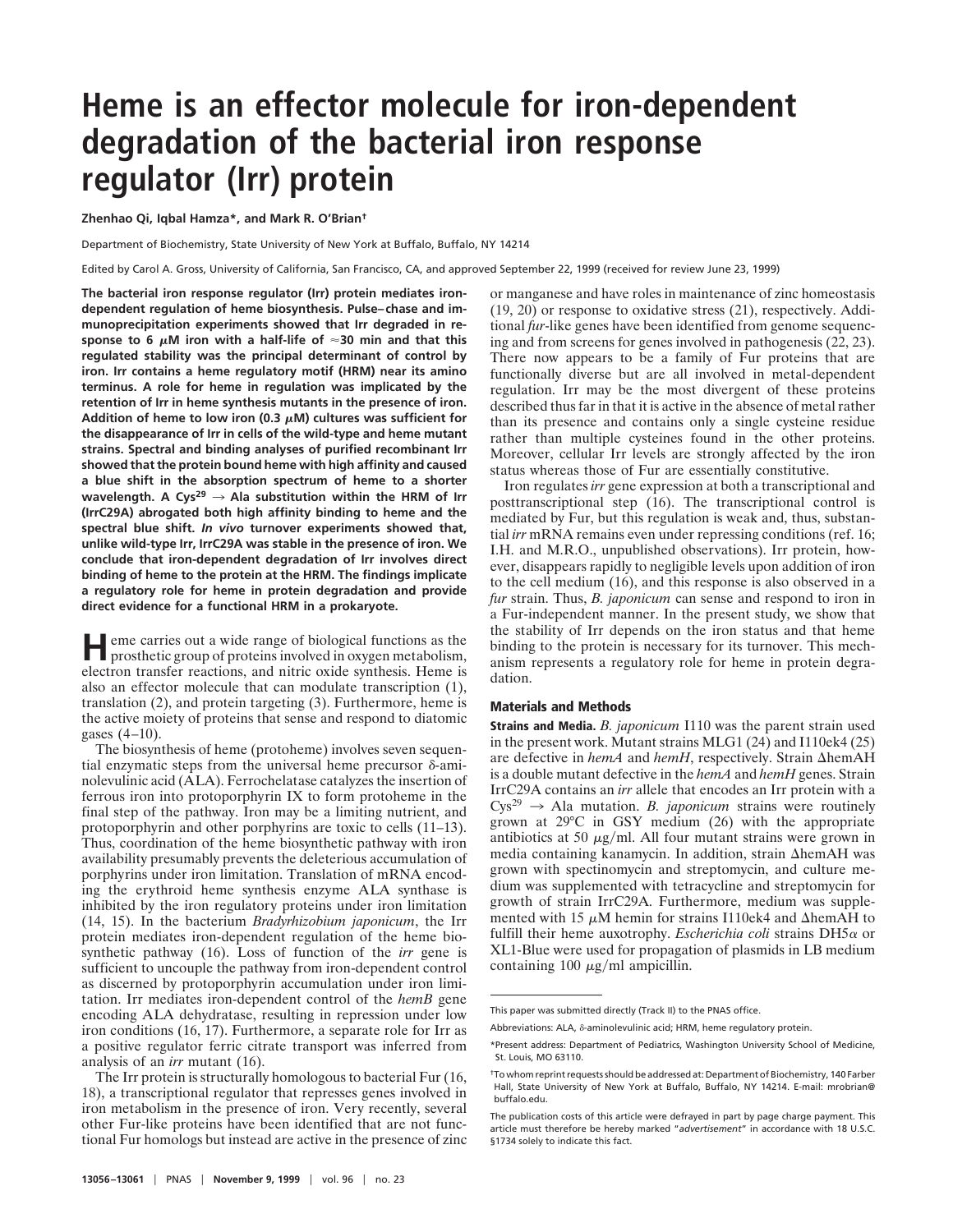**Site-Directed Mutagenesis of the irr Gene.** A mutant *irr* gene encoding a protein with a  $Cys^{29} \rightarrow$  Ala mutation was constructed by PCR using a primer containing the nucleotide changes. An oligonucleotide with the sequence 5'-CGTGCCACGGGGCG-CCGGTCAAAGCCG-3' was used as the reverse primer along with the pUC19 forward primer to amplify DNA in pUC $\Delta$ SES7, which contains the *irr* gene within pUC19. The PCR product was denatured and used as a primer in a second round of PCR with the same template along with the M13 reverse primer. This product was cloned into pBluescript SKII (Stratagene) to construct pSKMES8. The nucleotide sequence of the modified *irr* gene (*irrC29A*) was confirmed by sequencing. The mutation changed the single cysteine codon of the gene (TGC) to an alanine codon (GCC) used highly in *B. japonicum*.

Construction of Mutant Strains. Strain  $\Delta$ hemAH was constructed by site-directed mutagenesis of *hemA* in the *hemH* strain I110ek4. To do this, a 0.6-kilobase *Xho*I fragment within the coding region of *hemA* was removed and replaced with a  $\Omega$ cassette encoding resistance to spectinomycin and streptomycin. The ends were blunted before ligation. The disrupted *hemA* gene and flanking DNA were introduced into strain I110ek4 by conjugation followed by homologous recombination as described (27). The construction was confirmed by Southern blot analysis. Strain IrrC29A was constructed by ligating the *irrC29A* gene into pBR322 and integrating the plasmid into the mutant *irr* locus by single recombination as described previously (28).

**Overexpression and Purification of Recombinant Irr Proteins.** The IMPACT I system (New England BioLabs) was used for synthesis of Irr and IrrC29A in *E. coli* and initial purification. The coding regions of *irr* or *irrC29A* were modified by PCR using the primers 5'-CTGCATATGAGCGAGAATACCGC-3' and 5'-TAGGCTCTTCCGCAGCGCGCTTCTTGCGCAGG-3' to introduce *NdeI* and *SapI* sites at the 5' and 3' ends, respectively, and then were ligated into the *NdeI*/*SapI* sites of pCYB1. Overexpression of the *irr*-chitin binding domain gene fusion in *E. coli* strain BL21(DE3)(pLysS) was carried out by growth of cells to OD550 of 0.5, followed by induction at 15°C overnight in the presence of 1 mM IPTG. Cells were disrupted by passage through a French pressure cell and were clarified by centrifugation at  $20,000 \times g$  for 30 min. The lysate was passed through a chitin affinity column, followed by self-cleavage of the fusion between the Irr and CBP domains at the intein linker with 30 mM DTT at 4°C overnight to release Irr. The eluted Irr protein was further purified by FPLC using a MonoQ column (Amersham Pharmacia).

**Irr Turnover Experiments.** The turnover of Irr in cells was examined by pulse–chase experiments followed by immunoprecipitation with anti-Irr antibodies. Cells were grown to  $OD_{540}$  of 0.5 in defined media or in modified GSY. The defined media is as follows (per liter of media): 670 mg of yeast nitrogen base, 243 mg of amino acid dropout powder (29), 0.2 mg of riboflavin, 0.08 mg of *p*-aminobenzoic acid, 0.5 mg of nicotinic acid, 0.12 of mg biotin, 0.8 mg of thiamin·HCl, 0.8 mg of calcium pantothenate, 0.48 mg of inositol, 300 mg of  $KH_2PO_4$ , 300 mg of  $Na_2HPO_4$ , 100 mg of MgSO<sub>4</sub> $7H_2O$ , 50 mg of CaCl<sub>2</sub> $2H_2O$ , 10 mg of H<sub>3</sub>BO<sub>3</sub>, 1 mg of  $ZnSO4.2H_2O$ , 0.5 mg of  $CuSO_4.5H_2O$ , 0.5 mg of  $\text{MnCl}_2$ <sup>-4</sup>H<sub>2</sub>O, 0.5 mg of Na<sub>2</sub>MoO<sub>4</sub>·2H<sub>2</sub>0, and 4 g of glycerol (pH 6.8). Cultures (50 ml) then were centrifuged, were resuspended in 50 ml of defined media lacking cysteine and methionine, and were incubated with shaking at 28°C. After 1 h, cells were radiolabeled by addition of 20  $\mu$ Ci/ml Trans<sup>35</sup>S-label L-(<sup>35</sup>S)methionine and  $L^{35}$ S)cysteine (ICN) and were allowed to incubate for 2.5 h. Cells then were washed and resuspended in 50 ml of growth medium including unlabeled methionine and cysteine. At time zero of the chase, either  $6 \mu M$  ferric chloride or an

equivalent volume of metal free buffer was added to cells and then incubated with shaking in a 28°C water bath. Aliquots (5 ml) were removed at various times and were washed once in PBS buffer (10 mM  $\text{Na}_2\text{HPO}_4/1.8 \text{ mM } \text{KH}_2\text{PO}_4/2.7 \text{ mM } \text{KCl}/140$ mM NaCl, pH 7.3). Cell pellets were resuspended in 10 cell volumes of media containing 50 mM glucose, 10 mM EDTA, 25 mM Tris (pH 8), 4 mg/ml lysozyme, and 1 mM PMSF, followed by incubation at room temperature for 10 min. The lysed cells were combined with 1 ml RIPA buffer  $[50 \text{ mM Tris-HCl}, pH 8/1]$ mg/ml SDS/5 mg/ml deoxycholate/150 mM NaCl/1% (vol/vol) NP40] containing 1 mM PMSF and were incubated on ice for 30 min with occasional mixing. The suspension was centrifuged, and the supernatant was used for preclearing and immunoprecipitation by using a modification of a protocol described previously (30). Lysate (1 ml) was precleared with preimmune serum, then was incubated with 50  $\mu$ l of primary antibody (1:2000) for 1 h followed by incubation with  $100 \mu l$  protein A-Sepharose for another hour. A control for nonspecific immunoprecipitation was carried out in the absence of primary antibody. The primary antibodies used for immunoprecipitations were affinity-purified by using Irr bound to CNBr-activated Sepharose-4B. The immunoprecipitate was washed four times with RIPA buffer, then was placed into 25  $\mu$ l of SDS sample buffer, and 15  $\mu$ l of it was analyzed by SDS/PAGE followed by autoradiography using x-ray film or a Bio-Rad Phosphorimager. The Phosphoimager was used for quantitation of radiolabeled protein.

**Heme Binding Experiments.** The effects of Irr or IrrC29A on the spectral properties of heme were determined by recording the absorption spectrum of 4  $\mu$ M heme in the presence or absence of 8  $\mu$ M protein monomer. To quantify heme binding, protein was incubated with various concentrations of heme in PBS buffer and then was passed through a Sephadex G25 column to separate the bound from unbound heme. Heme bound to protein was determined by using the pyridine hemochromagen assay of dithionite-reduced heme as described (31).

**Detection of Irr by Immunoblot Analysis.** Irr levels were measured in cells grown under varying conditions of iron, heme, or protoporphyrin. The medium used for culturing cells under iron limitation was a modified GSY medium in which  $0.5$  g/liter yeast extract (Difco) was used instead of  $1$  g/liter, and no exogenous iron source was added. The actual iron concentration of the media was  $0.3 \mu M$  as determined with a Perkin–Elmer model 1100B atomic absorption spectrometer. Wild-type and mutant strains grew well in this medium. The medium was supplemented with 6  $\mu$ M FeCl<sub>3</sub> for high iron media and with 15  $\mu$ M hemin or protoporphyrin where indicated. Aliquots of cells grown to mid-log phase were added to SDS sample buffer and were analyzed by immunoblots using anti-Irr antibodies as described (16).

**Measurement of Irr and Overall Protein Synthesis in Tetracycline-Treated Cells.** To determine the effects of tetracycline on protein synthesis, cells were grown to mid-log phase in modified GSY medium, and then  $500 \mu$ Ci of  $35$ S-labeled methionine and cysteine were added to 25-ml cultures. Fifteen minutes after addition of radiolabel, 200  $\mu$ g/ml tetracycline or an equivalent volume of buffer lacking the antibiotic was added to the cultures and was allowed to incubate at 28°C with shaking. Aliquots were removed at various times, and protein was precipitated with 10% (vol/vol) trichloroacetic acid. Incorporated radiolabel was counted with a Wallac (Gaithersburg, MD) 1409 liquid scintillation counter. To determine the effects of tetracycline on iron-dependent Irr levels, cells were grown in low iron media to mid-log phase, followed by addition of 200  $\mu$ g/ml tetracycline or an equivalent volume of buffer lacking the antibiotic, and were allowed to incubate at 28°C with shaking. Fifteen minutes after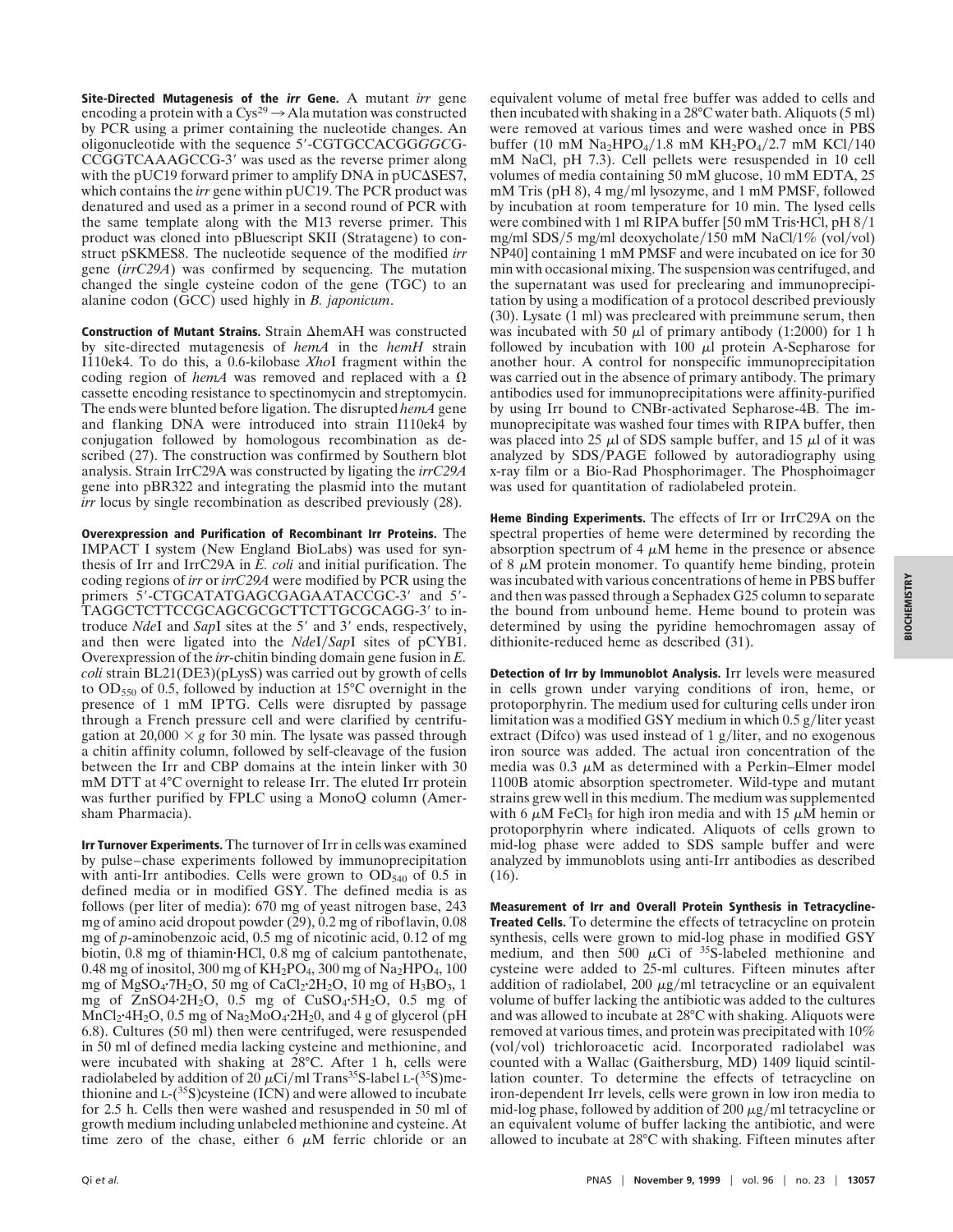

**Fig. 1.** Iron-dependent turnover of Irr *in vivo*. Immunoprecipitation of Irr from 35S-radiopulsed cells was carried out at various times of the chase after treatment of cells with 6  $\mu$ M FeCl<sub>3</sub> (+Fe) or an equivalent volume of iron-free buffer (-Fe) at time zero. (A) Autoradiograms of immunoprecipitated Irr at various times during the chase. (*B*) Quantification of the autoradiogram shown in *A* of iron-treated (closed squares) or untreated (open squares) cells. The data are typical of three independent experiments. The quantity of labeled protein at time zero was set at 100%, and the ordinate is a log scale.

tetracycline addition, 6  $\mu$ M FeCl<sub>3</sub> or an equivalent volume of metal-free buffer was added to the cultures. Aliquots were removed at various times and were analyzed by immunoblots using anti-Irr antibodies as described (16).

## **Results**

**Iron Regulates the Stability of Irr.** We previously found that addition of iron to cells grown in iron-limited media resulted in the rapid disappearance of Irr as discerned by immunoblot analysis (16). In principle, those observations could be caused by iron-dependent degradation of Irr or by iron-dependent synthesis of a protein with a constitutively rapid turnover rate. To examine iron-dependent degradation, cells were pulse-labeled with  $(^{35}S)$ methionine and  $(^{35}S)$ cysteine in low iron media, and the fate of labeled Irr was followed during the chase by immunoprecipitation at various times after addition of 6  $\mu$ M ferric chloride (Fig. 1). In the absence of added iron, Irr was stable throughout the 90-min time course of the experiment. However, addition of iron resulted in turnover of Irr, with little labeled protein remaining after 90 min. The faint band above Irr was also present in control experiments in which primary antibody was omitted during the immunoprecipitation (data not shown). Detection of smaller degradation products required longer exposures of autoradiograms, suggesting that complete degradation of Irr was rapid. The decay of Irr followed first order kinetics, with a half-life of  $\approx 30$  min (Fig. 1*B*). When the experiment was carried by using modified GSY media rather than the defined media shown in Fig. 1, the results were qualitatively similar, but the half-life of the protein was  $\approx 20$  min (data not shown). The findings show that Irr is a conditionally unstable protein that depends on the iron status.



**Fig. 2.** Effect of tetracycline on overall protein synthesis and on irondependent levels of Irr. (*A*) 35S-labeled methionine and cysteine were added to cultures at time zero, followed by addition of 200  $\mu$ g/ml tetracycline (squares) or an equivalent volume of buffer (triangles) after 15 min (arrow). Cellular protein was precipitated at various times and was counted. Each point is the average of three trials  $\pm$  the standard deviation. (*B*) Cells were treated with tetracycline (+Tet) or an equivalent volume of buffer ( $-Tet$ ) 15 min before the addition of 6  $\mu$ M FeCl<sub>3</sub> (+Fe) or an equivalent volume of buffer (2Fe) at time zero. Aliquots were taken at various times, and Irr was detected by immunoblotting using anti-Irr antibodies. Thirty micrograms of protein was loaded per lane.

To determine whether iron levels also control synthesis of Irr, the effect of the metal on Irr was determined in the presence of the translation inhibitor tetracycline. We first established whether tetracycline effectively inhibited protein synthesis overall in *B. japonicum* as determined by incorporation of (<sup>35</sup>S)methionine and  $(^{35}S)$ cysteine into total cellular protein in the presence of 200  $\mu$ g/ml of the antibiotic (Fig. 2*A*). Tetracycline strongly inhibited protein synthesis. Furthermore, labeled protein levels did not decrease in the presence of tetracycline during the time course, indicating that, like other bacteria (32), *B. japonicum* proteins are stable in general.

We then determined the effects of iron on Irr levels by immunoblots in cells preincubated with tetracycline for 15 min (Fig. 2*B*). In the absence of tetracycline, the Irr level in cells decreased with time upon exposure to iron but was stable in the absence of iron, as was reported previously (16). Preincubation of cells with tetracycline had little effect on the response of Irr to iron, suggesting that the observed dependence of Irr levels on iron is not at the level of synthesis. If the observed disappearance of Irr in the presence of iron were caused primarily by decreased synthesis of a constitutively unstable protein, then we would expect Irr to disappear under iron-limited conditions in the presence of tetracycline. These findings, as well as the turnover experiments (Fig. 1), argue in favor of iron-dependent regulation of Irr primarily at the level of protein stability.

**Evidence for Heme Involvement in Iron-Dependent Turnover of Irr in Vivo.** Inspection of the Irr amino acid sequence identified a region near the N terminus with similarity to heme regulatory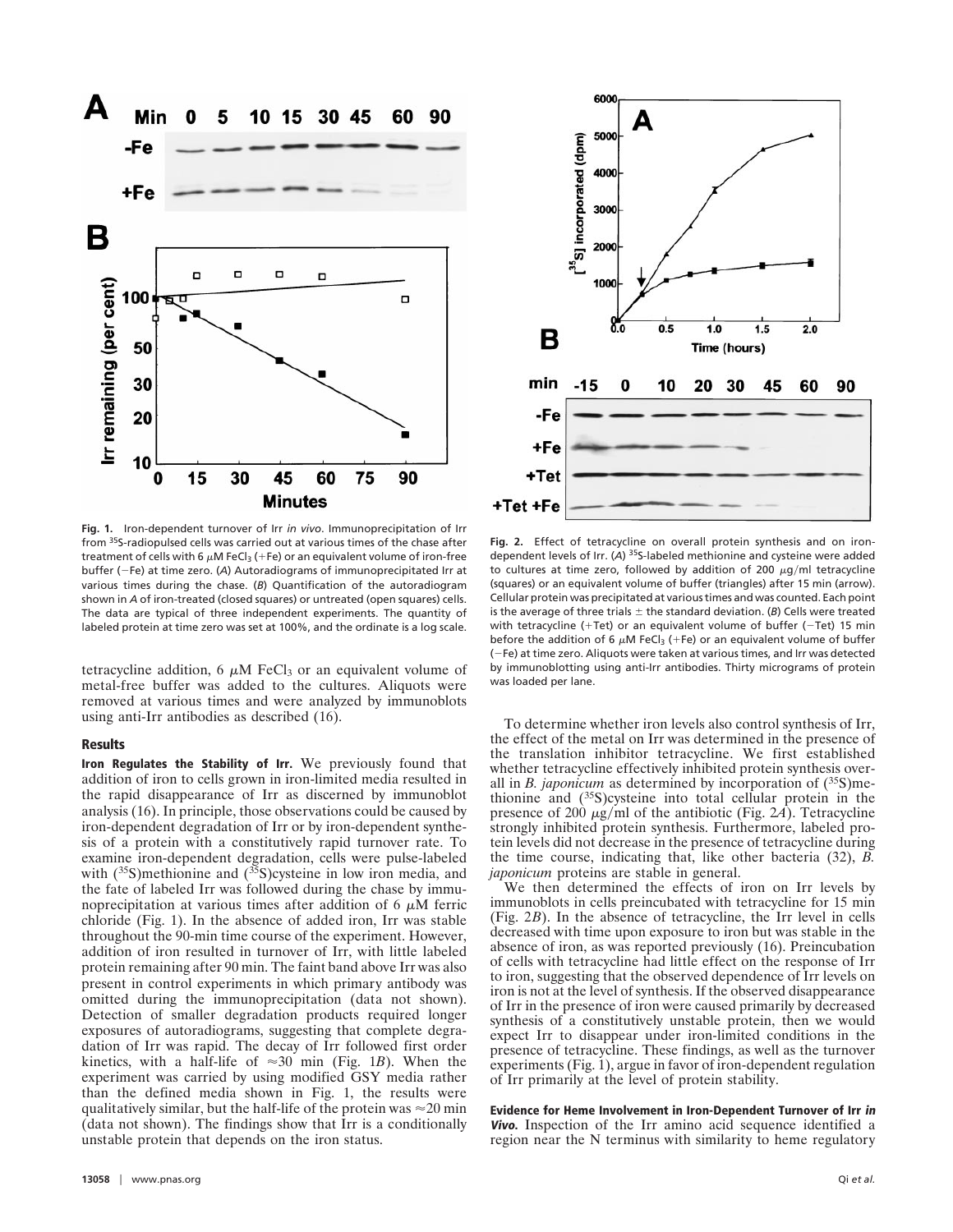

**Fig. 3.** Effects of iron and heme on Irr in cells of the wild-type and of heme biosynthesis mutants. (*A*) Cells of strains I110 (Wt), MLG1 (*hemA*), or I110ek4 (*hemH*) were grown in modified GSY medium containing either low (L) or high (H) iron media. Heme (0.05  $\mu$ M) was present in the media to satisfy the heme requirement of *hemH* strain I110ek4. Irr in cells was analyzed by immunoblots using anti-Irr antibodies. Thirty micrograms of protein was loaded per lane. (*B*) Cells were grown in 0.05  $\mu$ M (L) or 15  $\mu$ M (H) heme, and Irr was analyzed as described for *A*. No iron was added to the media.

motifs (HRM) found in several eukaryotic proteins. HRMs are involved in heme-dependent transcriptional activity (33), organelle targeting (3), and other regulatory functions (34). Putative HRM sequences have been identified in bacterial proteins as well (33) but have not been characterized. The putative motif in Irr contains the sequence Gly28-Cys-Pro-Trp-His-Asp. The Cys-Pro residues are invariant in HRMs, and there is a tendency for a hydrophobic amino acid in the fourth position. Iron regulates Irr turnover and is a component of heme; thus, the putative HRM within Irr led us to ask whether heme participates in iron-dependent turnover.

The effects of iron on Irr levels were measured in mutants defective in heme biosynthesis enzymes. ALA synthase, encoded by *hemA*, and ferrochelatase, encoded by *hemH*, catalyze the first and final steps of the heme biosynthetic pathway, respectively. Cells of *hemA* strain MLG1 (24) and *hemH* strain I110ek4 (25) were grown in media containing high or low iron concentrations, and Irr levels were detected by immunoblots using anti-Irr antibodies (Fig. 3*A*). Whereas Irr was present in parent strain I110 only under iron limitation, the protein persisted in the *hemA* or *hemH* mutant even in the presence of iron (added as ferric chloride), indicating a role for heme in response to iron in wild-type cells. The lack of iron responsiveness cannot be attributable to the status of a heme precursor because both the *hemA* and *hemH* strains gave similar results. Furthermore, the heme mutants grow, respire, and take up iron as well as wild-type cells (25, 26), and thus the persistence of Irr in those cells cannot be an indirect consequence of an energy deficiency or an iron uptake defect.

*B. japonicum* cells take up exogenous heme (25), and thus we tested whether addition of heme would affect cellular Irr levels. Cells were grown in low iron media supplemented with either 0.05  $\mu$ M heme (low heme) or 15  $\mu$ M heme (high heme), and Irr was detected by immunoblot analysis (Fig. 3*B*). Irr was observed in cells of the wild-type and the heme synthesis mutants grown in low heme media, but the protein was nearly undetectable when any of the strains were supplemented with 15  $\mu$ M heme (Fig. 3*B*). The data in Fig. 3 indicate that heme is necessary for Irr turnover and suggest that the direct form of iron to which Irr responds may be heme.

Iron supplied as ferric chloride is readily taken up by wild-type or heme mutant cells of *B. japonicum* (25), and therefore it is



**Fig. 4.** Effects of iron, protoporphyrin, and a combination of both on Irr levels in cells of the wild-type and of heme biosynthesis mutants. Cells strain I110 (Wt), MLG1 (hemA), or ∆hemAH (hemA hemH; labeled hemA/H in the figure) were grown in modified media containing 6  $\mu$ M ferric chloride, 15  $\mu$ M protoporphyrin, both, or neither. Irr in cells was analyzed by immunoblots using anti-Irr antibodies. Thirty micrograms of protein was loaded per lane.

unlikely that heme is simply serving as an iron source for the heme synthesis mutant strains. To investigate this further, we examined the effects of iron (ferric chloride) on Irr levels in heme mutants in media supplemented with protoporphyrin IX, the immediate heme precursor (Fig. 4). Whereas Irr accumulated to high levels in the *hemA* strain in media containing  $6 \mu M$ FeCl<sub>3</sub>, addition of 15  $\mu$ M protoporphyrin and iron to the growth media resulted in the disappearance of Irr (Fig. 4). Ferrochelatase converts protoporphyrin and iron into heme, and thus it appears that the two compounds were taken up by the cells and converted to heme. Protoporphyrin alone caused some decrease in Irr levels in the *hemA* strain, which may be the result of some synthesis of heme from the low quantity of iron in the media (0.3  $\mu$ M). Non-enzymatic conversion to heme in media does not occur to any detectable extent (data not shown). If the effects of iron and protoporphyrin are attributable to cellular conversion to heme, then a mutation in the *hemH* gene encoding ferrochelatase should counter the effects of iron plus protoporphyrin on Irr disappearance. A *hemA hemH* double mutant did not respond to iron or iron plus protoporphyrin with respect to Irr disappearance (Fig. 4), indicating that ferrochelatase is indeed necessary for the observed response in the *hemA* strain. We conclude that iron must be enzymatically incorporated into heme to exert its affect on Irr.

**Evidence for Heme Binding to Irr at the Heme Regulatory Motif.** HRMs bind to heme through the conserved cysteine, and this binding is distinct from that found in globins or cytochromes (33). A synthetic decapeptide containing an HRM is sufficient to bind heme and, unlike cytochromes or globins, causes a shift in the absorbance of heme to shorter wavelengths (blue shift) (33). The effects of Irr on the absorption spectrum of heme (hemin) were examined by using recombinant purified wild-type Irr and a mutant protein with a  $\text{Cys}^{29} \rightarrow \text{Ala}$  change within the putative HRM (IrrC29A) (Fig. 5). The absorption peak of aqueous free heme at 389 nm was blue-shifted to 377 nm in the presence of Irr (Fig. 5*A*), which is consistent with heme binding to an HRM (33). The blue shift was not observed with the mutant protein IrrC29A (Fig. 5*B*). These observations indicate that Irr binds heme, resulting in a shift in the absorption spectrum to a shorter wavelength, and that this binding involves Cys<sup>29</sup> within the putative HRM.

Although IrrC29A did not cause a blue shift of the heme spectrum, it did result in a shift to longer wavelengths (red shift) with a peak at 413 nm (Fig. 5*B*). A red shift is typical of conventional heme proteins with a methionine/histidine or bis-histidine coordination at the fifth and sixth positions of the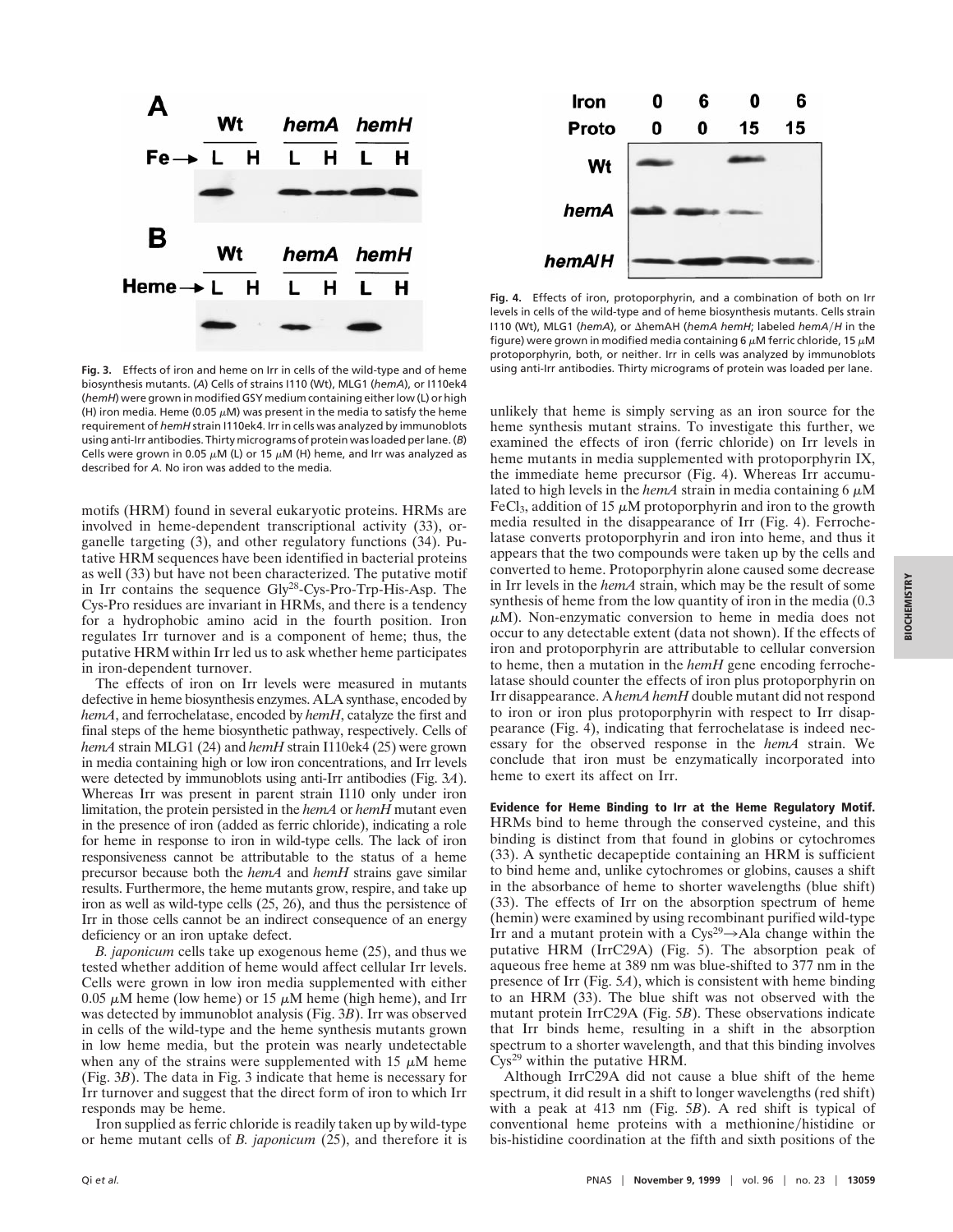

Wild-type Irr. Absorption spectra were taken between 320 and 450 nm for 8  $\mu$ M wild-type Irr alone (scan 1), 4  $\mu$ M heme alone (scan 2), and Irr plus heme (scan 3). (*B*) Mutant IrrC29A. Absorption spectra were taken between 320 and 450 nm for 8  $\mu$ M IrrC29A alone (scan 1), 4  $\mu$ M heme alone (scan 2), and IrrC29A plus heme (scan 3). From scan 2, some heme may be bound to the purified recombinant IrrC29A protein. The wavelengths of the relevant features of the spectra are marked. The vertical bar represents a  $\Delta A$  of 0.03.

heme iron, and the 413-nm peak is almost identical to the spectrum of heme coordinated with imidizole, which mimics bis-histidine coordination (33). Furthermore, the heme spectrum with wild-type Irr showed a shoulder at 419 as well as the 377 peak (Fig. 5*A*). Interestingly, Zhang and Guarente (33) observed a similar spectrum of heme in the presence of both an HRM decapeptide and imidizole. The data suggest that Irr has a second heme binding site that does not involve the HRM cysteine. No attempts were made to identify residues involved in the second binding site.

Binding of heme (hemin) to purified recombinant Irr proteins was determined as a function of heme concentration. For wild-type Irr, the binding did not saturate but appeared to be biphasic (Fig. 6). Unlike the wild-type protein, IrrC29A bound heme poorly below  $2 \mu$ M, but binding was observed at higher concentrations (Fig. 6).



**Fig. 6.** Binding of Irr or Irr C29A to heme. Shown is bound heme to wild-type Irr (closed circles) or IrrC29A (open circles) as a function of the heme concentration. Irr-heme complex was separated from free heme and quantified as described in *Materials and Methods*.

Thus, Irr has a heme binding site that is absent in IrrC29A, thereby strongly implicating the HRM in high affinity binding. We did not attempt to establish whether the low affinity binding was nonspecific, as may occur with an amphipathic molecule such as heme, or whether it has physiological relevance. However, addition of 0.5 M NaCl drastically diminished the red shift in the heme spectrum without affecting the peak at 377 nm (data not shown); thus, we suggest that the low affinity site is responsible for the red shift in the heme spectrum (Fig. 5). The data in Figs. 5 and 6 support the conclusion that Irr is a heme-binding protein with a high affinity binding site at the HRM.

**Evidence for a Role for the Heme Regulatory Motif in Iron-Dependent Turnover of Irr in Vivo.** To determine whether the heme regulatory motif is involved in iron-dependent turnover of Irr, a *B. japonicum* mutant was constructed that contains *irrC29A* in the genome as the only expressed *irr* allele. The stability of IrrC29A in cells was assessed by pulse–chase experiments whereby the cells were 35S-labeled under low iron conditions in which Irr accumulates, followed by a chase with unlabeled amino acids in Fig. 5. Effect of Irr or IrrC29A on the absorption spectrum of heme. (*A*) accumulates, followed by a chase with unlabeled amino acids in<br>Wild-type Irr, Absorption spectra were taken between 320 and 450 nm for 8 the prese



**Fig. 7.** Irr turnover *in vivo* in *irrC29A* and *hemA* mutant strains. Immunoprecipitation of Irr from 35S-radiopulsed cells was carried out at various times of the chase after treatment of cells with 6  $\mu$ M FeCl<sub>3</sub> (+) or an equivalent volume of iron-free buffer  $(-)$  at time zero. The experiments were carried out in strains I110 (Wt), MLG1 (*hemA*), or IrrC29A (*C29A*). Shown are autoradiograms of immunoprecipitated, radiolabeled Irr at various times of the chase.